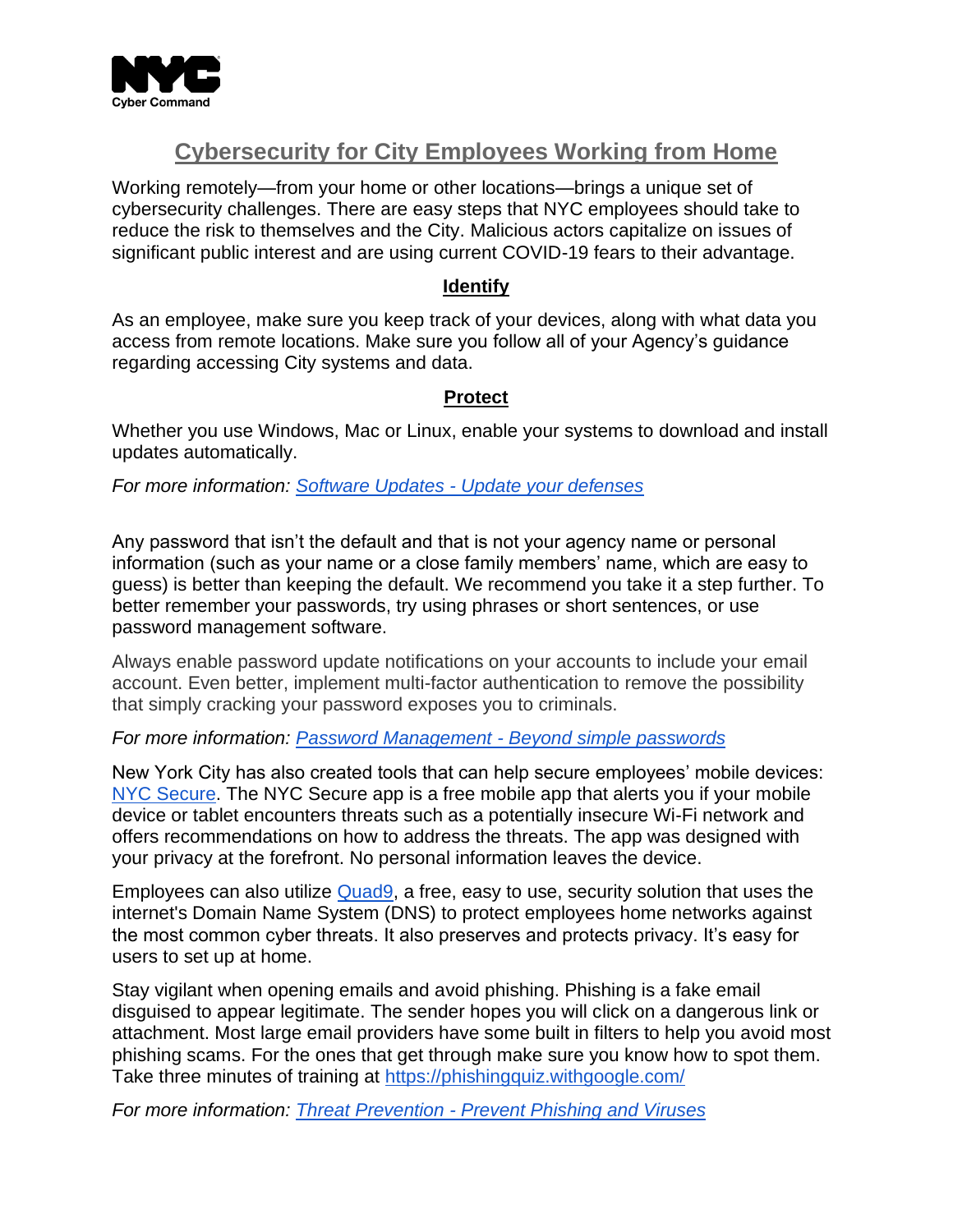

Ransomware is the fastest growing threat to everyone who owns a computer. Protect the City's data by using online agency backup systems such as OneDrive or others. Always follow your agency's backup policy.

Finally, if possible, you should always use antivirus software. If you have an agency issued device, it will have antivirus software installed. If you are using a personal device, employees can purchase anti-virus software such as McAfee or Norton, along with several free services such as Avast, AVG, Sophos, or Windows Defender. Make sure that you keep the software updated as well as its associated antivirus signature file.

# **Detect**

# *How do you know if it has happened to you?*

These are just a few of the possible indicators:

- 1. Your computer or internet connection slows down in a big way**—**this could mean that malicious programs are running in the background or your computer is communicating with a bad actor instead of doing what you want.
- 2. Your data usage skyrockets. Most malicious actors are trying to upload information to your computer or download information, and this increases your data usage. You can put in place data usage trackers or ask your ISP to set alerts on your account to warn you when your data usage exceeds a certain level.
- 3. Your computer constantly displays pop-up windows, especially the ones that encourage you to visit sites or download software.
- 4. You notice changes to your home pages, desktop, or files. Limiting user privileges vice giving everyone the ability to modify everything will help you detect malicious modifications.
- 5. Your email account shows emails being sent from your email account without your knowledge. This indicates that your email account has been compromised and your computer is most likely being controlled by a bad actor
- 6. Your computer frequently crashes or restarts without warning.
- 7. You notice unknown programs that startup when you turn on your computer.
- 8. You receive notifications that your password doesn't work or notifications that your password has changed.